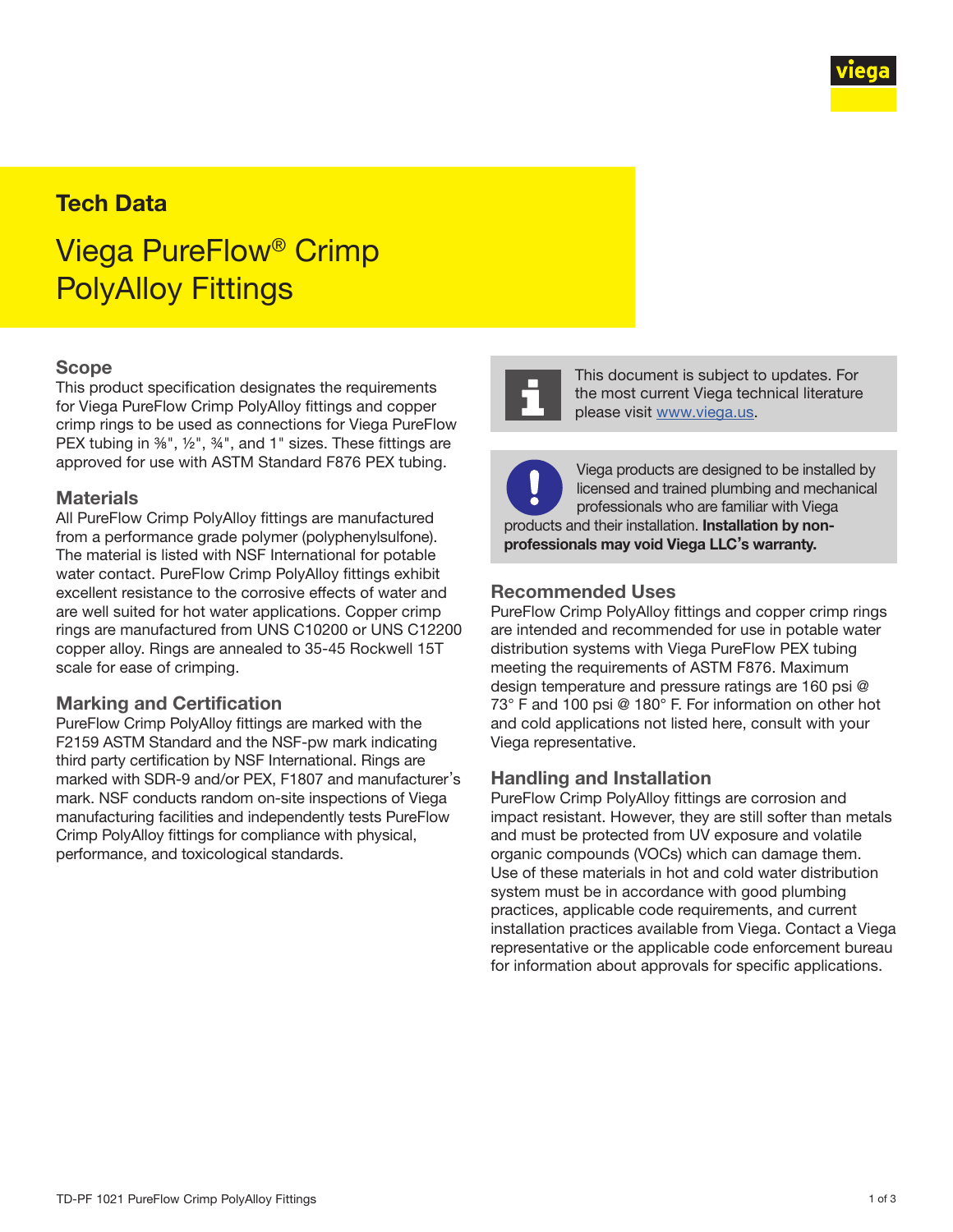

| <b>Property</b>                           | <b>ASTM Test</b>  | <b>Typical Values</b>                           |                         |
|-------------------------------------------|-------------------|-------------------------------------------------|-------------------------|
|                                           | <b>Method</b>     | <b>English Units</b>                            | <b>SI Units</b>         |
| <b>Specific Gravity</b>                   | D 792             | 1.28                                            | 1.28                    |
| Melt Flow, g/10 min.                      | D <sub>1238</sub> | 12                                              | 12                      |
| Water Absorption, % in 24 hrs.            | D 570             | 0.3                                             | 0.3                     |
| Tensile Strength @ Yield                  | 638<br>D.         | 11,200 psi                                      | 77 MPa                  |
| Tensile Modulus (psi MPa)                 | 638<br>D.         | 387,000 psi                                     | 2.67 MPa                |
| Tensile Elongation @ yield, %             | D 638             | 6.7                                             | 6.7                     |
| Tensile Elongation @ break, %             | 638<br>D.         | 50                                              | 50                      |
| Flexural Strength @ yield, % (psi, MPa)   | 790<br>D.         | 19,500 psi                                      | 134 MPa                 |
| Flexural Modulus, (psi, MPa)              | 790<br>D.         | 402,000 psi                                     | 2.77 GPa                |
| Izod Impact (Notched)                     | 256<br>D.         | 2.0 ft-lb / in                                  | $150$ J/m               |
| Heat Deflection Temp. @ 264 psi (1.8 MPa) | D 648             | 387°F                                           | $197^\circ$ C           |
| <b>Thermal Conductivity</b>               | C 177             | 2.1 Btu-in / ft <sup>2</sup> / hr / $\degree$ F | $0.31$ W/m- $\degree$ C |

## Quality Assurance

When the product is marked with the ASTM F2159 designation, it affirms that the product was manufactured, inspected, sampled, and tested in accordance with these specifications and has been found to meet the specified requirements.

### **Certification**

- cNSF<sup>®</sup>us pw
	- NSF International Performance and Health Effects (Standards 14 & 61)
	- NSF certified to CSA B137.5 (Canadian Standards Association)
- NSF Certified to NSF-U.P. Code approved for Uniform Plumbing Code, listed to ASTM F2159.
- ICC ES-PMG™ 1038 plumbing applications
	- Pressure Drop Table For Viega PureFlow Crimp PolyAlloy Fittings Expressed in Equivalent Length of Tubing in Feet

| <b>Size</b>   | <b>Coupling</b> | <b>Elbow</b> | <b>Tee Run</b> | <b>Tee Branch</b> |
|---------------|-----------------|--------------|----------------|-------------------|
| (in)          | (in)            | (in)         | (in)           | (in)              |
| $\frac{3}{8}$ | 10.9            | 22.3         | N/A            | N/A               |
| $\frac{1}{2}$ | 7.1             | 16.5         | 7.2            | 17.9              |
| $\frac{3}{4}$ | 4.8             | 17.4         | 6.6            | 17.7              |
|               | 4.5             | 18.0         | 6.0            | 17.0              |

*This information is based on tubing nominal flow rate. (8 fps flow velocity)*

# GO/NO GO Calipers

Viega offers GO/NO GO calipers for easy testing of the finished crimp.



| <b>Viega PureFlow Crimp PolyAlloy Fittings</b><br><b>Typical Fitting Insert Dimensions</b> |           |                 |               |
|--------------------------------------------------------------------------------------------|-----------|-----------------|---------------|
| <b>Size</b><br>(in)                                                                        | A<br>(in) | в<br>(in)       | (in)          |
| $\frac{3}{8}$                                                                              | .197      | $.347 \pm .003$ | $.700 + .020$ |
| $\frac{1}{2}$                                                                              | .315      | $.473 \pm .003$ | $.700 + .020$ |
| $\frac{3}{4}$                                                                              | .460      | $.668 \pm .003$ | $.700 + .020$ |
|                                                                                            | .610      | $.856 \pm .003$ | $.850 + .020$ |

*Dimensions are in English units. Tolerances shown are ASTM requirements. Viega PureFlow Crimp PolyAlloy fittings are manufactured within these specifications.*